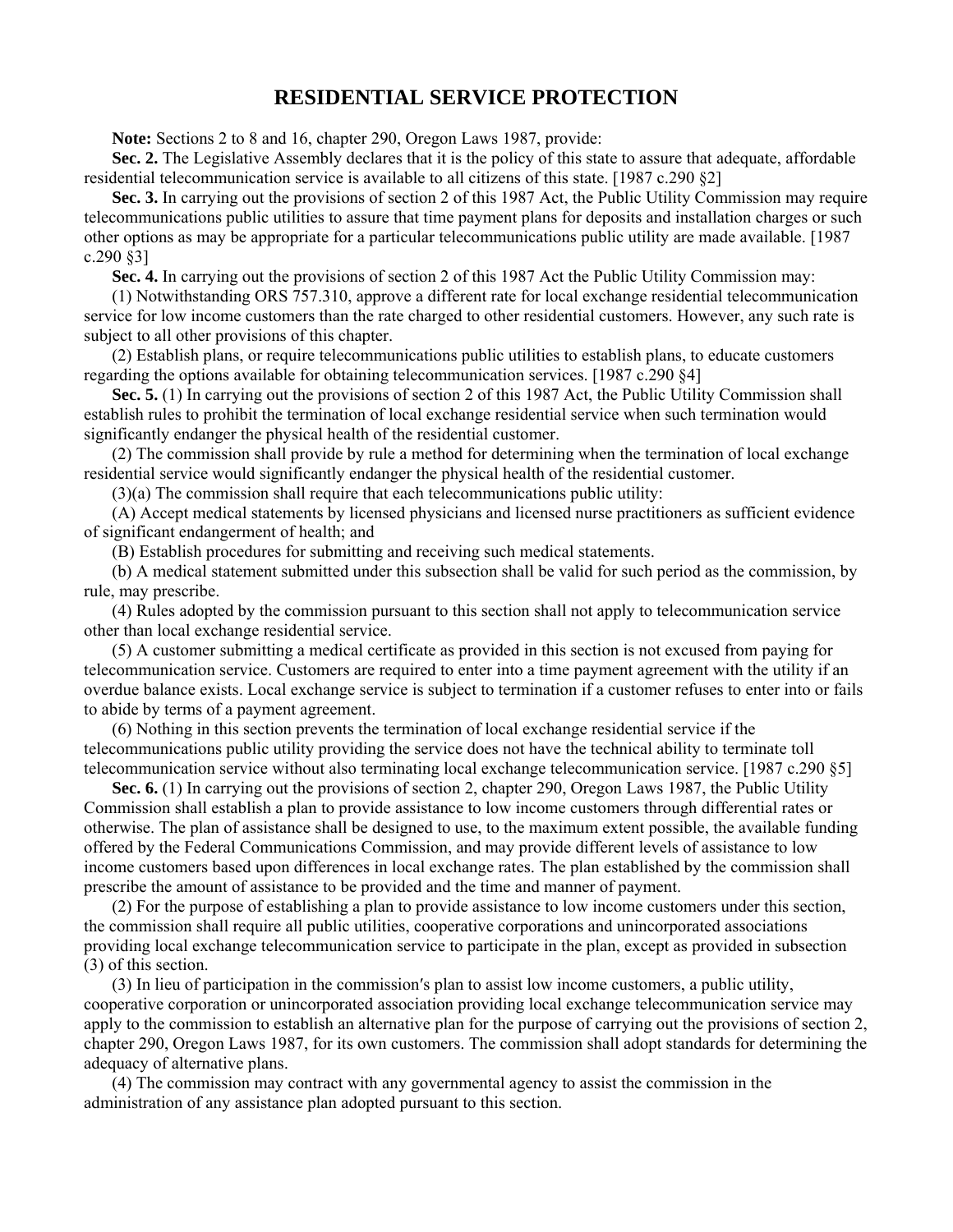(5)(a) As used in sections 2 to 6, chapter 290, Oregon Laws 1987, "low income customer" means an individual determined by the commission:

 (A) To be receiving benefits from the Supplemental Nutrition Assistance Program or from another low income public assistance program for which eligibility requirements limit participation to individuals with income that does not exceed 135 percent of federal poverty guidelines; or

 (B) To be a resident of a long term care facility, as defined in ORS 442.015, or a residential care facility, as defined in ORS 443.400:

(i) Who receives medical assistance under ORS chapter 414; and

(ii) Who has income that does not exceed 135 percent of federal poverty guidelines.

 (b) The commission must be able to verify the continuing participation of a low income customer in a program described in paragraph (a) of this subsection. [1987 c.290 §6; 1991 c.622 §1; 2007 c.29 §1; 2009 c.599 §25]

 **Sec. 7.** (1) In order to fund the programs provided in sections 2 to 6 and 9 to 14, chapter 290, Oregon Laws 1987, the Public Utility Commission shall develop and implement a system for assessing a surcharge in an amount not to exceed 35 cents per month against each paying retail subscriber who has telecommunications service with access to the telecommunications relay service. The surcharge shall be applied on a telecommunications circuit designated for a particular subscriber. One subscriber line shall be counted for each circuit that is capable of generating usage on the line side of the switched network regardless of the quantity of customer premises equipment connected to each circuit. For providers of central office based services, the surcharge shall be applied to each line that has unrestricted connection to the telecommunications relay service. These central office based service lines that have restricted access to the telecommunications relay service shall be charged based on software design. For cellular, wireless or other radio common carriers, the surcharge shall be applied on a per instrument basis, but applies only to subscribers whose place of primary use, as defined and determined under 4 U.S.C. 116 to 126, is within this state.

(2) The surcharge imposed by subsection (1) of this section does not apply to:

 (a) Services upon which the state is prohibited from imposing the surcharge by the Constitution or laws of the United States or the Constitution or laws of the State of Oregon.

 (b) Interconnection between telecommunications utilities, telecommunications cooperatives, competitive telecommunications services providers certified pursuant to ORS 759.020, radio common carriers and interexchange carriers.

 (3) The commission annually shall review the surcharge and the balance in the Residential Service Protection Fund and may make adjustments to the amount of the surcharge to ensure that the fund has adequate resources but that the fund balance does not exceed six months of projected expenses.

 (4) Moneys collected pursuant to the surcharge shall not be considered in any proceeding to establish rates for telecommunication service.

 (5) The commission shall direct telecommunications public utilities to identify separately in bills to customers for service the surcharge imposed pursuant to this section. [1987 c.290 §7; 1991 c.622 §2; 1991 c.872 §8; 1993 c.231 §1; 1995 c.79 §387; 1995 c.451 §1; 2001 c.408 §2]

 **Sec. 8.** The Residential Service Protection Fund is established in the State Treasury, separate and distinct from the General Fund. Interest earned by moneys in the fund shall be credited to the fund. All moneys in the fund are appropriated to the Public Utility Commission to carry out the provisions of chapter 290, Oregon Laws 1987. [1987 c.290 §8; 1989 c.966 §74; 1991 c.622 §3; 1991 c.872 §1; 1993 c.231 §2]

 **Sec. 16.** Chapter 290, Oregon Laws 1987, is repealed January 1, 2020. [1987 c.290 §16; 1991 c.622 §4; 1997 c.481 §1; 2001 c.408 §1; 2009 c.544 §1]

 **Note:** Sections 1 and 2, chapter 204, Oregon Laws 2005, provide:

 **Sec. 1.** Section 2 of this 2005 Act is added to and made a part of sections 2 to 6, chapter 290, Oregon Laws 1987. [2005 c.204 §1]

 **Sec. 2.** (1) In carrying out the provisions of section 2, chapter 290, Oregon Laws 1987, the Public Utility Commission shall adopt rules to prohibit the termination of local exchange residential service if the termination would significantly endanger a customer, or a person in the household of the customer, who is:

(a) At risk of domestic violence, as defined in ORS 135.230;

(b) At risk of unwanted sexual contact, as defined in ORS 163.305;

 (c) A person with a disability, as defined in ORS 124.005, who is at risk of abuse, as defined in ORS 124.005  $(1)(a)$ ,  $(d)$  or  $(e)$ ;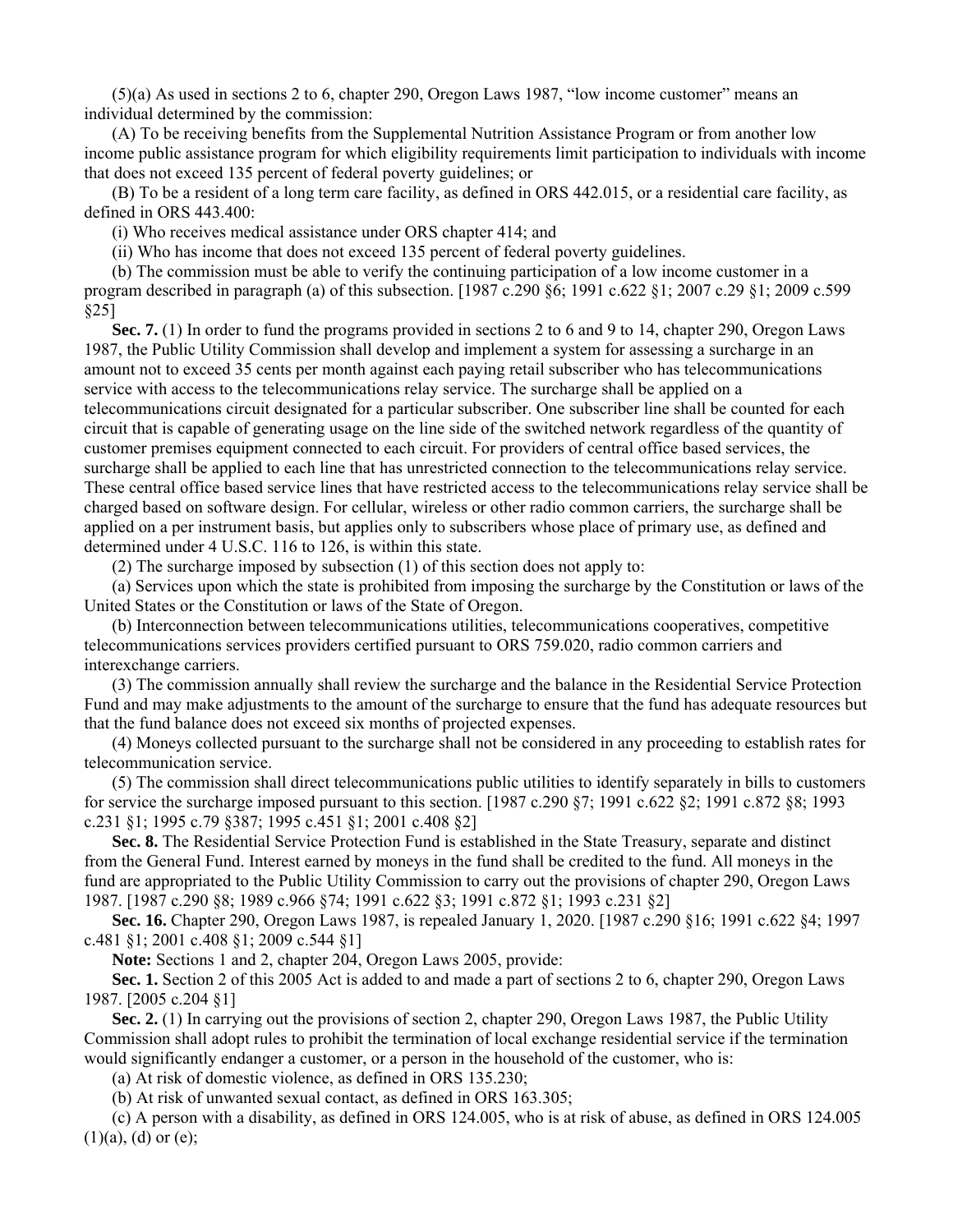(d) An elderly person, as defined in ORS 124.005, who is at risk of abuse, as defined in ORS 124.005 (1)(a), (d) or (e); or

(e) A victim of stalking, as described in ORS 163.732.

 (2) A customer may establish that termination of local exchange residential service would significantly endanger the customer, or a person in the household of the customer, by providing a telecommunications public utility with an affidavit signed by the customer stating that termination would place the customer, or a person in the household of the customer, at significant risk of domestic violence, as defined in ORS 135.230, or of unwanted sexual contact, as defined in ORS 163.305. The customer must attach to the affidavit a copy of an order issued under ORS 30.866, 107.700 to 107.735, 124.005 to 124.040 or 163.738 that restrains another person from contact with the customer, or a person in the household of the customer, or a copy of any other court order that restrains another person from contact with the customer, or a person in the household of the customer, by reason of a risk described in subsection (1) of this section or by reason of stalking.

 (3) The commission shall require that each telecommunications public utility establish procedures for submitting and receiving affidavits under subsection (2) of this section.

 (4) This section does not apply to termination of any telecommunication service other than local exchange residential service.

 (5) A customer submitting an affidavit as provided by subsection (2) of this section is not excused from paying for telecommunication service. Customers are required to enter into a reasonable payment agreement with the telecommunications public utility if an overdue balance exists. Local exchange residential service may be terminated if a customer refuses to enter into or fails to abide by the terms of a reasonable payment agreement.

 (6) Nothing in this section prevents the termination of local exchange residential service if the telecommunications public utility providing the service does not have the technical ability to terminate toll telecommunication service without also terminating local exchange residential service. [2005 c.204 §2; 2007 c.70 §359]

## **ASSISTIVE TELECOMMUNICATION DEVICES FOR PERSONS WITH DISABILITIES**

**Note:** Sections 9 to 16, chapter 290, Oregon Laws 1987, provide:

 **Sec. 9.** As used in sections 9 to 14, chapter 290, Oregon Laws 1987, unless the context requires otherwise:

 (1) "Adaptive equipment" means equipment that permits a person with a disability, other than a person who is hard of hearing or speech impaired, to communicate effectively on the telephone.

 (2) "Applicant" means a person who applies for an assistive telecommunication device, adaptive equipment or a signal device.

 (3) "Assistive telecommunication device" means a device that utilizes a keyboard, acoustic coupler, display screen, Braille display, speakerphone or amplifier to enable people who are deaf, deaf-blind, severely hard of hearing or severely speech impaired to communicate effectively on the telephone.

 (4) "Audiologist" means a person who has a master′s or doctoral degree in audiology and a Certificate of Clinical Competence in audiology from the American Speech-Language-Hearing Association.

 (5) "Deaf" means a profound hearing loss, as determined by an audiologist or a vocational rehabilitation counselor of the Department of Human Services, that requires use of an assistive telecommunication device to communicate effectively on the telephone.

 (6) "Deaf-blind" means a hearing loss and a visual impairment, as determined by a licensed physician and by an audiologist or a vocational rehabilitation counselor of the Department of Human Services, that require use of an assistive telecommunication device to communicate effectively on the telephone.

 (7) "Disability" means a physical condition, as determined by a licensed physician or vocational rehabilitation counselor of the Department of Human Services, other than hearing or speech impairment that requires use of adaptive equipment to utilize the telephone.

(8) "Hearing aid specialist" means a person licensed to deal in hearing aids under ORS chapter 694.

 (9) "Physician" means an applicant′s primary care physician or a medical specialist who is able to determine an applicant′s disability and to whom the applicant was referred by the primary care physician.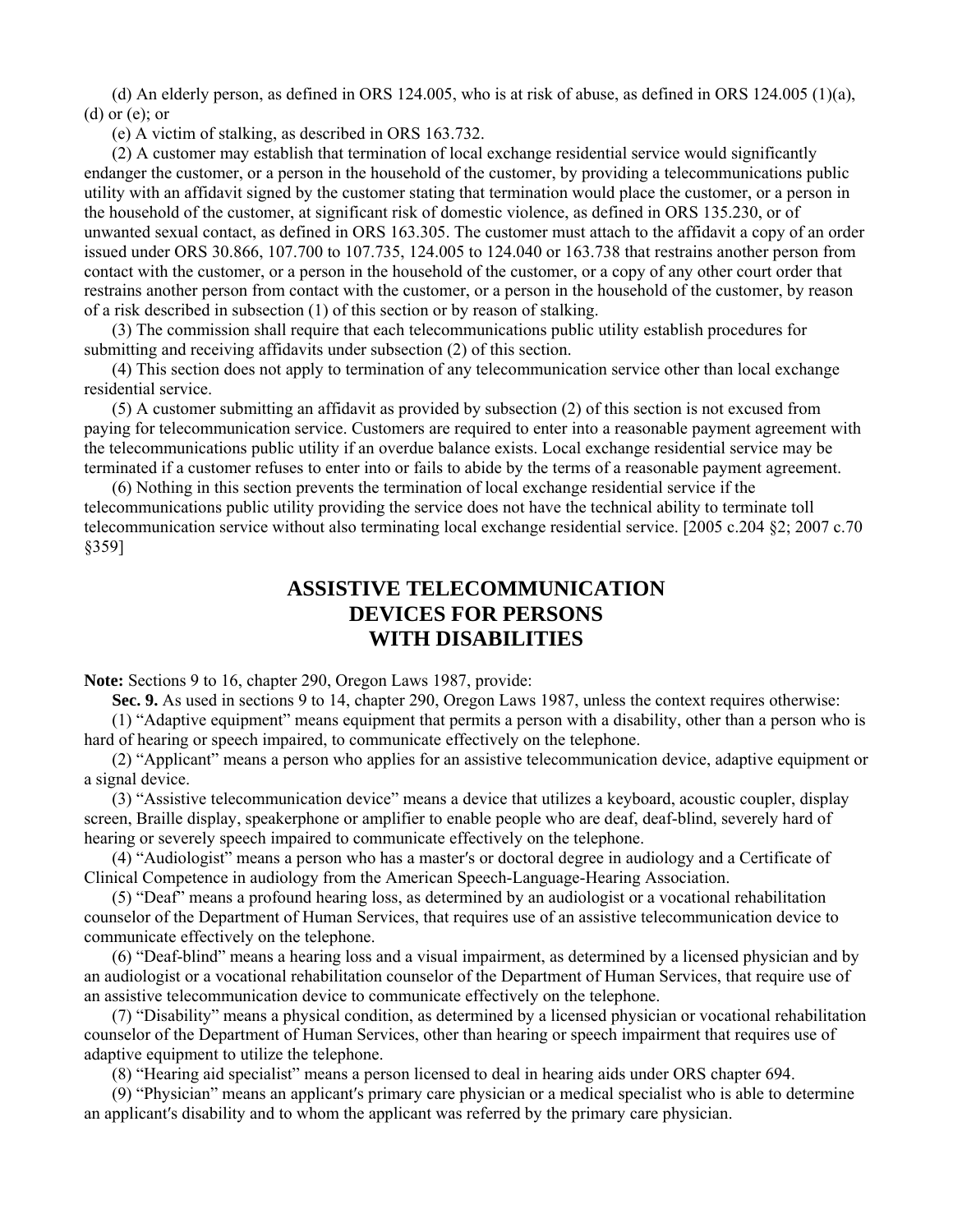(10) "Recipient" means a person who receives adaptive equipment, an assistive telecommunication device or a signal device.

 (11) "Severely hard of hearing" means a hearing loss, as determined by an audiologist or vocational rehabilitation counselor of the Department of Human Services, that requires use of an assistive telecommunication device to communicate effectively on the telephone.

 (12) "Severely speech impaired" means a speech disability, as determined by a speech-language pathologist or vocational rehabilitation counselor of the Department of Human Services, that requires use of an assistive telecommunication device to communicate effectively on the telephone.

 (13) "Signal device" means a mechanical device that alerts a person who is deaf, deaf-blind or severely hard of hearing of an incoming telephone call.

 (14) "Speech-language pathologist" means a person who has a master′s degree or equivalency in speechlanguage pathology and a Certificate of Clinical Competence issued by the American Speech-Language-Hearing Association.

 (15) "Telecommunications relay center" means a facility authorized by the Public Utility Commission to provide telecommunications relay service.

 (16) "Telecommunications relay service" means the provision of voice and teletype communication between users of some assistive telecommunication devices and other parties. [1987 c.290 §9; 1991 c.872 §2; 1995 c.280 §32; 1995 c.451 §2; 1999 c.384 §1; 2007 c.28 §1; 2007 c.70 §353]

 **Sec. 10.** It is recognized that a large number of people in this state, through no fault of their own, are unable to utilize telecommunication equipment due to the inability to hear or speak well enough or due to other disabilities. It is also recognized that present technology is available, but at significant cost, that would allow these people to utilize telecommunication equipment in their daily activities. There is, therefore, a need to make available such technology in the form of assistive telecommunication devices and a telecommunications relay service for people who are deaf, severely hard of hearing or severely speech impaired or adaptive equipment for people with disabilities at no additional cost beyond normal telephone service. The provision of assistive telecommunication devices and a telecommunications relay service or adaptive equipment would allow those formerly unable to use telecommunication systems to more fully participate in the activities and programs offered by government and other community agencies, as well as in their family and social activities. The assistive telecommunication devices or adaptive equipment would be provided on a loan basis to each recipient, to be returned if the recipient moves out of the state. [1987 c.290 §10; 1991 c.872 §3; 1999 c.384 §2; 2007 c.70 §354]

**Sec. 11.** (1) With the advice of the Telecommunication Devices Access Program Advisory Committee, the Public Utility Commission shall establish and administer a statewide program to purchase and distribute assistive telecommunication devices to persons who are deaf, severely hard of hearing, severely speech impaired or deafblind and establish a dual party relay system making telephone service generally available to persons who are deaf, severely hard of hearing, severely speech impaired or deaf-blind.

 (2) With the advice of the Telecommunication Devices Access Program Advisory Committee, the Public Utility Commission shall establish and administer a statewide program to purchase and distribute adaptive equipment to make telephone service generally available to persons with physical disabilities. [1987 c.290 §11; 1991 c.872 §4; 1999 c.384 §3; 2007 c.70 §355]

 **Sec. 12.** (1) A Telecommunication Devices Access Program Advisory Committee shall be established to advise the Public Utility Commission concerning matters of general development, implementation and administration of the Telecommunication Devices Access Program.

(2) The Telecommunication Devices Access Program Advisory Committee shall include:

 (a) Nine consumers including seven who are deaf or hard of hearing, one who is speech impaired and one who has a disability;

(b) One professional in the field of speech impairment, hearing impairment or deafness or disability;

(c) One member of the Public Utility Commission or a designee of the commission; and

 (d) One representative from those telephone companies interested in providing telecommunication devices access relay services. [1987 c.290 §12; 1991 c.872 §5; 2007 c.70 §356]

 **Sec. 13.** (1) The Public Utility Commission shall employ a coordinator for the Telecommunication Devices Access Program, who shall be primarily responsible for:

(a) The distribution and maintenance of assistive telecommunication devices and adaptive equipment;

(b) The provision of telecommunications relay services and monitoring of those service providers; and

(c) Community outreach to locate potential beneficiaries of the Telecommunication Devices Access Program.